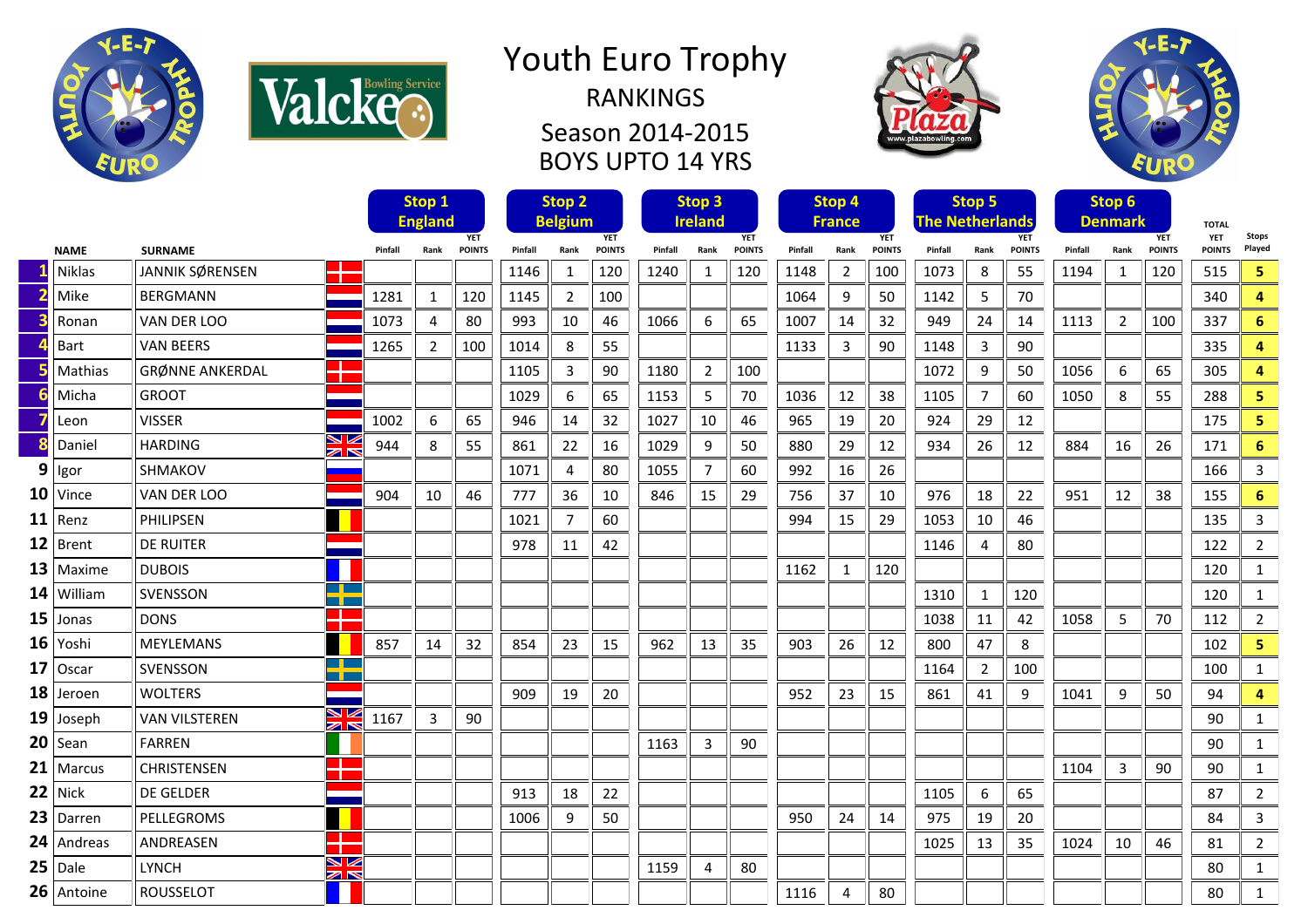| $27$ Chris           | <b>LINDBERG</b>        |                     |      |    |    |      |    |    |      |    |    |      |    |    |      |    |    | 1083 | 4  | 80 | 80 | 1              |
|----------------------|------------------------|---------------------|------|----|----|------|----|----|------|----|----|------|----|----|------|----|----|------|----|----|----|----------------|
| $28$ James           | <b>HARRIS</b>          | ↘☑<br>$\mathbb{Z}$  | 1044 | 5  | 70 |      |    |    |      |    |    |      |    |    |      |    |    |      |    |    | 70 | 1              |
| 29 Clément           | <b>BERNARD</b>         |                     |      |    |    | 1061 | 5  | 70 |      |    |    |      |    |    |      |    |    |      |    |    | 70 | 1              |
| 30 Romain            | <b>ROUSSEL</b>         |                     |      |    |    |      |    |    |      |    |    | 1097 | 5  | 70 |      |    |    |      |    |    | 70 | 1              |
| $31$ Bart            | <b>BRONSGEEST</b>      |                     |      |    |    | 964  | 12 | 38 |      |    |    | 962  | 21 | 17 | 905  | 34 | 11 |      |    |    | 66 | $\mathbf{3}$   |
| $32$   Alex          | <b>POWER</b>           |                     |      |    |    |      |    |    |      |    |    |      | 7  | 60 | 671  | 59 | 6  |      |    |    | 66 | 1              |
| $33$   Enzo          | <b>FRANCO</b>          |                     |      |    |    |      |    |    |      |    |    | 1082 | 6  | 65 |      |    |    |      |    |    | 65 | 1              |
| $34$ Max             | <b>SLATER</b>          | N<br>Ak             | 951  | 7  | 60 |      |    |    |      |    |    |      |    |    |      |    |    |      |    |    | 60 | 1              |
| $35$ Julien          | <b>MAHE</b>            |                     |      |    |    |      |    |    |      |    |    | 1076 | 7  | 60 |      |    |    |      |    |    | 60 | 1              |
| $36$ Emil            | <b>HØSTBO</b>          | a pr<br>- 1         |      |    |    |      |    |    |      |    |    |      |    |    |      |    |    | 1052 | 7  | 60 | 60 | 1              |
| $37$ Simon           | <b>KITS</b>            | --                  |      |    |    | 931  | 17 | 24 |      |    |    |      |    |    | 1021 | 14 | 32 |      |    |    | 56 | $\overline{2}$ |
| $38$ Dylan           | <b>GEURDS</b>          |                     |      |    |    | 708  | 43 | 9  |      |    |    | 880  | 30 | 12 | 867  | 39 | 10 | 877  | 17 | 24 | 55 | 4              |
| <b>39</b> Christophe | <b>NAIRNE</b>          | V<br>$\blacksquare$ |      |    |    |      |    |    | 1039 | 8  | 55 |      |    |    |      |    |    |      |    |    | 55 | 1              |
| 40 Alexandre         | <b>DOUMENC</b>         |                     |      |    |    |      |    |    |      |    |    | 1066 | 8  | 55 |      |    |    |      |    |    | 55 | 1              |
| $41$   Kevin         | <b>TAELS</b>           |                     |      |    |    | 845  | 25 | 13 |      |    |    |      |    |    | 1028 | 12 | 38 |      |    |    | 51 | $\overline{2}$ |
| 42 Johnny            | <b>FLEER</b>           |                     |      |    |    | 697  | 44 | 9  |      |    |    | 1042 | 11 | 42 |      |    |    |      |    |    | 51 | $\overline{2}$ |
| $43$ Jamie           | MASSEY                 | $\frac{N}{4}$       | 907  | 9  | 50 |      |    |    |      |    |    |      |    |    |      |    |    |      |    |    | 50 | $\mathbf{1}$   |
| $44$   Mauro         | DE ROOIJ               |                     |      |    |    | 810  | 31 | 11 | 781  | 18 | 22 | 827  | 31 | 11 | 647  | 60 | 6  |      |    |    | 50 | 4              |
| $45$ Mark            | <b>DUNNE</b>           |                     |      |    |    |      |    |    | 972  | 12 | 38 |      |    |    | 846  | 44 | 9  |      |    |    | 47 | $\overline{2}$ |
| $46$ Glenn           | LE MANAC'H             |                     |      |    |    |      |    |    |      |    |    | 1045 | 10 | 46 |      |    |    |      |    |    | 46 | 1              |
| $47$ Jamie           | <b>DENG</b>            | N<br>M              | 881  | 11 | 42 |      |    |    |      |    |    |      |    |    |      |    |    |      |    |    | 42 | 1              |
| 48   Mitchel         | DE BROUWER             |                     |      |    |    | 946  | 15 | 29 |      |    |    |      |    |    | 942  | 25 | 13 |      |    |    | 42 | 2              |
| $49$   Lorcan        | <b>STAINES</b>         |                     |      |    |    |      |    |    | 1019 | 11 | 42 |      |    |    |      |    |    |      |    |    | 42 | $\mathbf{1}$   |
| $50$   Oscar         | SEBASTIAN LUND LARSEN  | - 11                |      |    |    |      |    |    |      |    |    |      |    |    |      |    |    | 958  | 11 | 42 | 42 | 1              |
| $51$ Kiran           | AKEHURST               | ▧<br>$\geq$         | 879  | 12 | 38 |      |    |    |      |    |    |      |    |    |      |    |    |      |    |    | 38 | 1              |
| $52$ Jack            | <b>BLYTH</b>           | N K                 | 865  | 13 | 35 |      |    |    |      |    |    |      |    |    |      |    |    |      |    |    | 35 | $\mathbf{1}$   |
| $53$ Jorrit          | <b>PIRONET</b>         |                     |      |    |    | 958  | 13 | 35 |      |    |    |      |    |    |      |    |    |      |    |    | 35 | $\mathbf{1}$   |
| $54$ Thomas          | WALTZER                |                     |      |    |    |      |    |    |      |    |    | 1014 | 13 | 35 |      |    |    |      |    |    | 35 | $\mathbf{1}$   |
| $55$ Marcus          | <b>FISCHER NIELSEN</b> | $\mathbf{r}$<br>т   |      |    |    |      |    |    |      |    |    |      |    |    |      |    |    | 944  | 13 | 35 | 35 | $\mathbf{1}$   |
| $56$ Sean            | O'CONNOR               |                     |      |    |    |      |    |    | 831  | 16 | 26 |      |    |    | 796  | 49 | 8  |      |    |    | 34 | $\overline{2}$ |
| $57$ Devin           | <b>MERTES</b>          |                     |      |    |    | 938  | 16 | 26 |      |    |    |      |    |    | 742  | 57 | 6  |      |    |    | 32 | $\overline{2}$ |
| $58$ Jack            | <b>DOYLE</b>           |                     |      |    |    |      |    |    | 903  | 14 | 32 |      |    |    |      |    |    |      |    |    | 32 | $\mathbf{1}$   |
| $59$ Niklas          | <b>BRADE HANSEN</b>    | - 1                 |      |    |    |      |    |    |      |    |    |      |    |    |      |    |    | 936  | 14 | 32 | 32 | $\mathbf{1}$   |
| 60 Oliver            | <b>FLETCHER</b>        | <b>NK</b>           | 761  | 15 | 29 |      |    |    |      |    |    |      |    |    |      |    |    |      |    |    | 29 | $\mathbf{1}$   |
| $61$ Jason           | COLEMAN                |                     |      |    |    |      |    |    |      |    |    |      |    |    | 991  | 15 | 29 |      |    |    | 29 | $\mathbf{1}$   |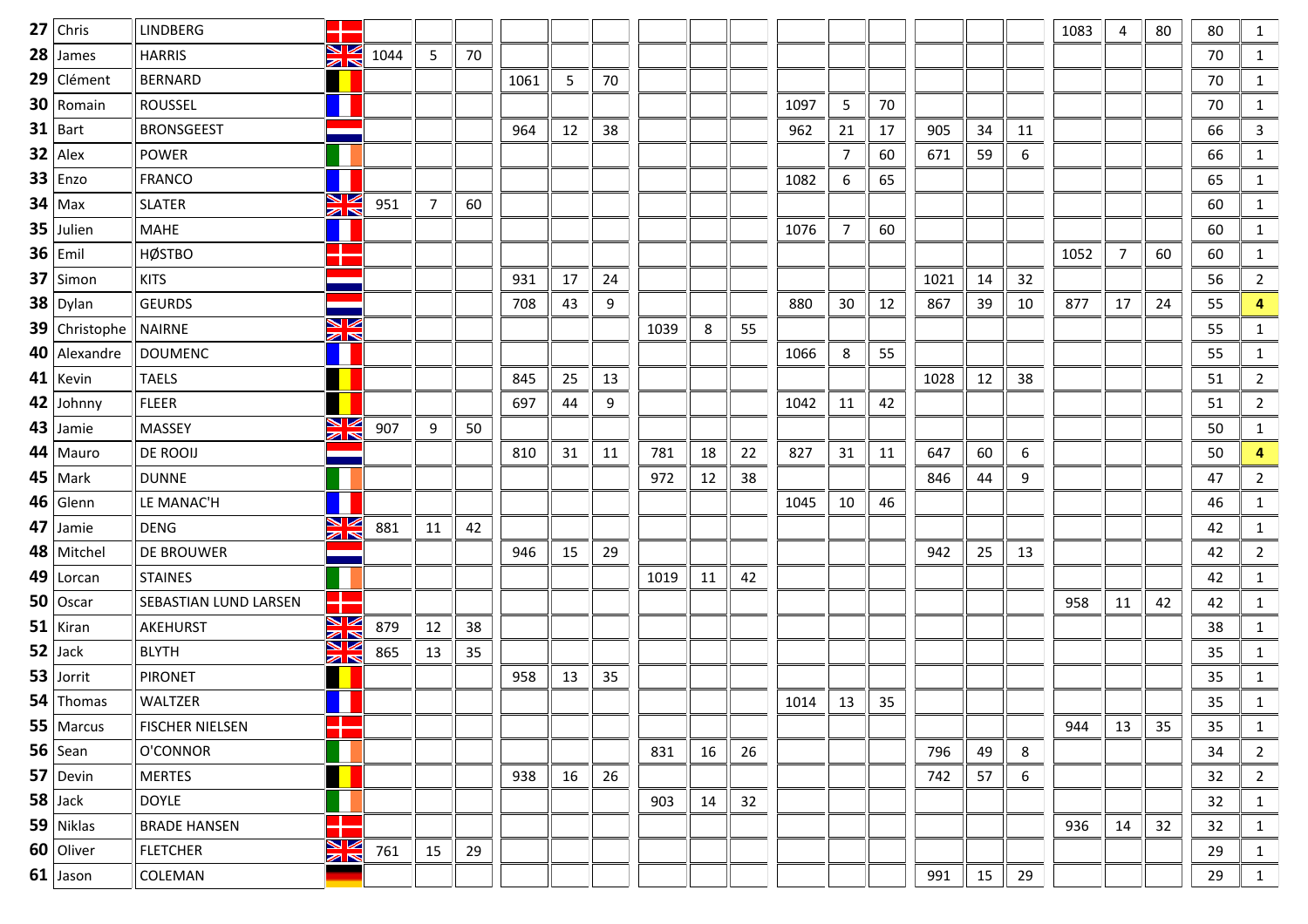| 62   Mateusz  | Krystian Soporski  |                    |     |    |    |     |    |    |     |    |    |     |    |    |     |    |        | 913 | 15 | 29 | 29 | 1              |
|---------------|--------------------|--------------------|-----|----|----|-----|----|----|-----|----|----|-----|----|----|-----|----|--------|-----|----|----|----|----------------|
| $63$ Benjamin | <b>ROBINSON</b>    | ↘ڻ<br>$\geq$       | 714 | 16 | 26 |     |    |    |     |    |    |     |    |    |     |    |        |     |    |    | 26 | $\mathbf{1}$   |
| 64 Giovanni   | <b>ROTMANS</b>     |                    |     |    |    |     |    |    |     |    |    |     |    |    | 981 | 16 | 26     |     |    |    | 26 | $\mathbf{1}$   |
| $65$ Josh     | <b>SCHOFIELD</b>   | N<br>M<br>M        | 616 | 17 | 24 |     |    |    |     |    |    |     |    |    |     |    |        |     |    |    | 24 | 1              |
| $66$ Jack     | <b>BRUTON</b>      |                    |     |    |    |     |    |    | 831 | 17 | 24 |     |    |    |     |    |        |     |    |    | 24 | $\mathbf{1}$   |
| 67 Clément    | <b>PERRIN</b>      |                    |     |    |    |     |    |    |     |    |    | 990 | 17 | 24 |     |    |        |     |    |    | 24 | 1              |
| 68 Gustav     | <b>GUNNARSSON</b>  | <u>a ba</u><br>n m |     |    |    |     |    |    |     |    |    |     |    |    | 979 | 17 | 24     |     |    |    | 24 | 1              |
| $69$ Liam     | <b>MERTES</b>      |                    |     |    |    | 814 | 30 | 12 |     |    |    |     |    |    | 911 | 33 | 11     |     |    |    | 23 | $\overline{2}$ |
| $70$ Matéo    | <b>NAEYE</b>       |                    |     |    |    |     |    |    |     |    |    | 973 | 18 | 22 |     |    |        |     |    |    | 22 | 1              |
| 71   Mathias  | Voetmann           |                    |     |    |    |     |    |    |     |    |    |     |    |    |     |    |        | 839 | 18 | 22 | 22 | 1              |
| $72$ Donal    | <b>COLLEY</b>      |                    |     |    |    |     |    |    | 722 | 19 | 20 |     |    |    |     |    |        |     |    |    | 20 | $\mathbf{1}$   |
| $73$ Mads     | <b>GODIKSEN</b>    | <b>CONTRACTOR</b>  |     |    |    |     |    |    |     |    |    |     |    |    |     |    |        | 721 | 19 | 20 | 20 | $\mathbf{1}$   |
| $74$ Robin    | LAERMANS           |                    |     |    |    | 779 | 34 | 11 |     |    |    |     |    |    | 760 | 53 | 7      |     |    |    | 18 | 2              |
| 75   Steve    | <b>THERMOHLEN</b>  |                    |     |    |    | 867 | 20 | 18 |     |    |    |     |    |    |     |    |        |     |    |    | 18 | $\mathbf{1}$   |
| 76   Stephen  | <b>COLLINS</b>     |                    |     |    |    |     |    |    | 645 | 20 | 18 |     |    |    |     |    |        |     |    |    | 18 | 1              |
| $77$ Enzo     | BERGAMINO          |                    |     |    |    |     |    |    |     |    |    | 963 | 20 | 18 |     |    |        |     |    |    | 18 | 1              |
| $78$ Pim      | VAN 'T HOOG        |                    |     |    |    |     |    |    |     |    |    |     |    |    | 960 | 20 | 18     |     |    |    | 18 | $\mathbf{1}$   |
| $79$ Melde    | Novak              |                    |     |    |    |     |    |    |     |    |    |     |    |    |     |    |        | 654 | 20 | 18 | 18 | 1              |
| 80 Jeroen     | VAN DEN EYNDEN     |                    |     |    |    | 864 | 21 | 17 |     |    |    |     |    |    |     |    |        |     |    |    | 17 | 1              |
| $81$ John     | <b>BYRNE</b>       |                    |     |    |    |     |    |    | 619 | 21 | 17 |     |    |    |     |    |        |     |    |    | 17 | $\mathbf{1}$   |
| 82 Conor      | <b>FEATHERSTON</b> |                    |     |    |    |     |    |    |     |    |    |     |    |    | 958 | 21 | 17     |     |    |    | 17 | 1              |
| 83   Marius   | WESTER-ANDERSEN    |                    |     |    |    |     |    |    |     |    |    |     |    |    |     |    |        | 644 | 21 | 17 | 17 | 1              |
| 84   Samuel   | <b>CIANNI</b>      |                    |     |    |    |     |    |    |     |    |    | 954 | 22 | 16 |     |    |        |     |    |    | 16 | $\mathbf{1}$   |
| $85$ Jeffrey  | KOOIJ              |                    |     |    |    |     |    |    |     |    |    |     |    |    | 956 | 22 | 16     |     |    |    | 16 | 1              |
| 86   Marcus   | Damgaard           |                    |     |    |    |     |    |    |     |    |    |     |    |    |     |    |        | 610 | 22 | 16 | 16 | 1              |
| $87$ Tim      | ARRACHART          |                    |     |    |    |     |    |    |     |    |    |     |    |    | 954 | 23 | 15     |     |    |    | 15 | $\mathbf{1}$   |
| 88 Robbe      | DE SMET            |                    |     |    |    | 846 | 24 | 14 |     |    |    |     |    |    |     |    |        |     |    |    | 14 | $\mathbf{1}$   |
| 89   Corentin | <b>THIOLLENT</b>   |                    |     |    |    |     |    |    |     |    |    | 944 | 25 | 13 |     |    |        |     |    |    | 13 | $\mathbf{1}$   |
| $90$ Kenzo    | <b>BOGAERTS</b>    |                    |     |    |    | 834 | 28 | 12 |     |    |    |     |    |    |     |    |        |     |    |    | 12 | 1              |
| 91   Kylian   | JÖNSSEN            |                    |     |    |    | 819 | 29 | 12 |     |    |    |     |    |    |     |    |        |     |    |    | 12 | 1              |
| 92 Michael    | <b>SOFFERS</b>     |                    |     |    |    | 835 | 27 | 12 |     |    |    |     |    |    |     |    |        |     |    |    | 12 | 1              |
| 93   Maxence  | BERNARD            |                    |     |    |    | 838 | 26 | 12 |     |    |    |     |    |    |     |    |        |     |    |    | 12 | 1              |
| $94$ Axel     | <b>MORTREUX</b>    |                    |     |    |    |     |    |    |     |    |    | 887 | 27 | 12 |     |    |        |     |    |    | 12 | 1              |
| $95$ Maxime   | <b>BALBAS</b>      | N K<br>71 N        |     |    |    |     |    |    |     |    |    | 885 | 28 | 12 |     |    |        |     |    |    | 12 | 1              |
| 96 Roy        | LUIJENDIJK         |                    |     |    |    |     |    |    |     |    |    |     |    |    | 929 | 27 | $12\,$ |     |    |    | 12 | $\mathbf{1}$   |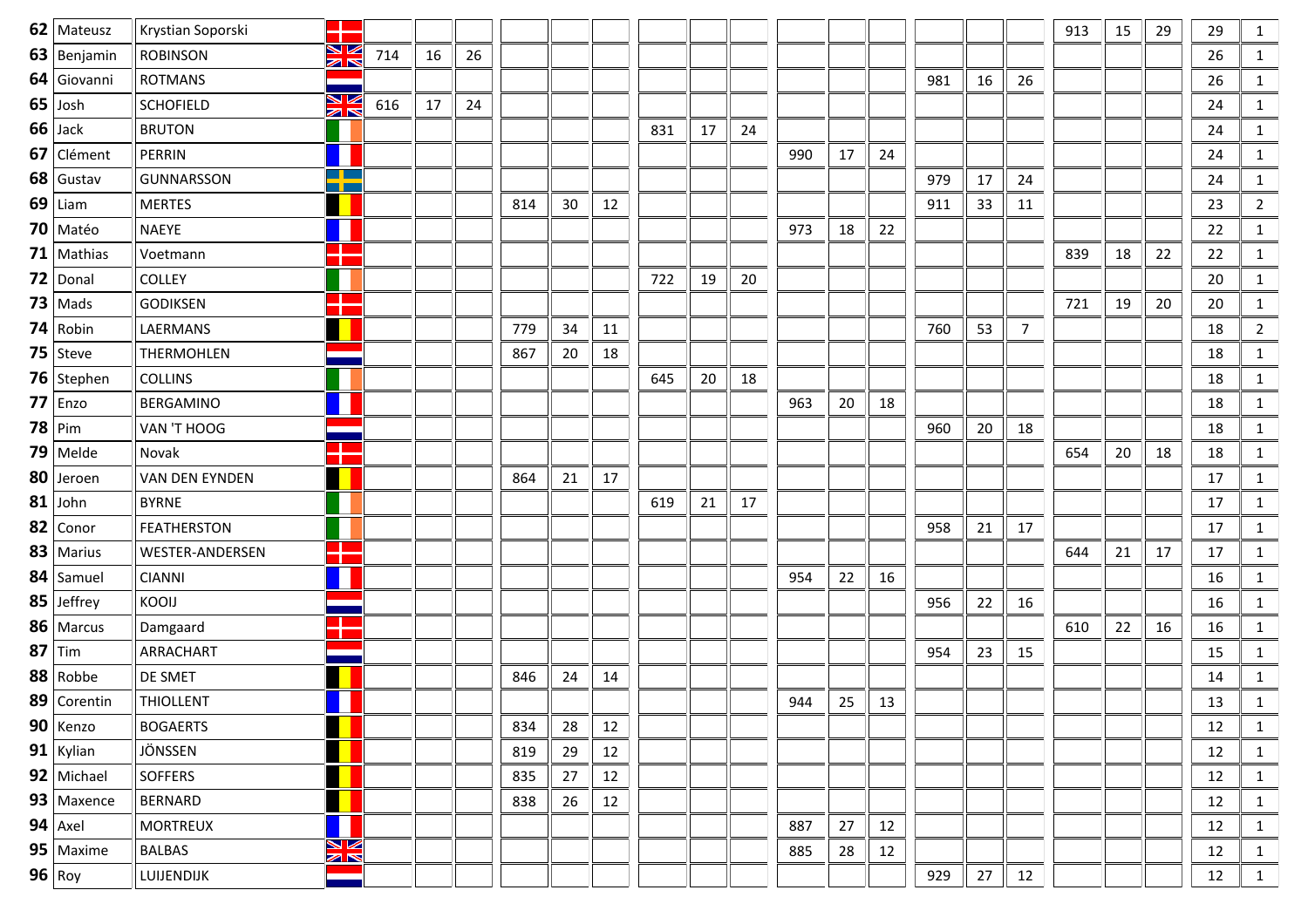|           | $97$ Marc       | ZAAL                |   |  |     |    |    |  |     |    |    | 929 | 28 | 12 |  | 12 | 1            |
|-----------|-----------------|---------------------|---|--|-----|----|----|--|-----|----|----|-----|----|----|--|----|--------------|
|           | 98 Rowin        | VAN MAASDAM         |   |  |     |    |    |  |     |    |    | 921 | 30 | 12 |  | 12 | 1            |
|           | 99 Loic         | SWYSEN              |   |  | 779 | 35 | 11 |  |     |    |    |     |    |    |  | 11 | 1            |
|           | $100$ Axel      | VEKEMANS            |   |  | 795 | 33 | 11 |  |     |    |    |     |    |    |  | 11 | 1            |
|           | $101$ Jordy     | <b>MATHYS</b>       |   |  | 801 | 32 | 11 |  |     |    |    |     |    |    |  | 11 | 1            |
|           | $102$ Ewan      | MOUTON              |   |  |     |    |    |  | 792 | 34 | 11 |     |    |    |  | 11 | 1            |
|           | 103 Corentin    | <b>CROUZAT</b>      | L |  |     |    |    |  | 820 | 32 | 11 |     |    |    |  | 11 | 1            |
|           | $104$ Alex      | <b>FAURE</b>        |   |  |     |    |    |  | 812 | 33 | 11 |     |    |    |  | 11 | 1            |
|           | $105$ Tanguy    | <b>DUPUY</b>        | L |  |     |    |    |  | 786 | 35 | 11 |     |    |    |  | 11 | 1            |
|           | $106$   Mathijs | <b>BEVERDAM</b>     |   |  |     |    |    |  |     |    |    | 917 | 31 | 11 |  | 11 | 1            |
|           | $107$ Thomas    | <b>BRIJS</b>        |   |  |     |    |    |  |     |    |    | 902 | 35 | 11 |  | 11 | 1            |
|           | $108$ Milan     | <b>SCHEFFER</b>     |   |  |     |    |    |  |     |    |    | 916 | 32 | 11 |  | 11 | 1            |
| $109$ Pip |                 | MICHIELSEN          |   |  | 764 | 40 | 10 |  |     |    |    |     |    |    |  | 10 | 1            |
|           | $110$ Joran     | <b>HEREMANS</b>     |   |  | 775 | 37 | 10 |  |     |    |    |     |    |    |  | 10 | 1            |
|           | $111$ Juan      | <b>DE TREMASURE</b> |   |  | 770 | 39 | 10 |  |     |    |    |     |    |    |  | 10 | 1            |
|           | 112 Yoran       | FORY                |   |  | 771 | 38 | 10 |  |     |    |    |     |    |    |  | 10 | 1            |
|           | $113$ Maxime    | <b>SALOME</b>       |   |  |     |    |    |  | 758 | 36 | 10 |     |    |    |  | 10 | 1            |
|           | 114 Clément     | LAMBERT             | L |  |     |    |    |  | 722 | 38 | 10 |     |    |    |  | 10 | 1            |
|           | $115$   Wesley  | MEIJERS             |   |  |     |    |    |  |     |    |    | 862 | 40 | 10 |  | 10 | 1            |
|           | $116$ Gerwin    | <b>BEUVING</b>      |   |  |     |    |    |  |     |    |    | 897 | 37 | 10 |  | 10 | 1            |
|           | $117$ Daniël    | <b>VAN LEEUWEN</b>  |   |  |     |    |    |  |     |    |    | 876 | 38 | 10 |  | 10 | 1            |
|           | $118$ Peter     | MIDDAG              |   |  |     |    |    |  |     |    |    | 899 | 36 | 10 |  | 10 | 1            |
|           | $119$ Robin     | <b>KEIRENS</b>      |   |  | 745 | 42 | 9  |  |     |    |    |     |    |    |  | 9  | 1            |
|           | $120$ Matthias  | VANDEPOEL           |   |  | 747 | 41 | 9  |  |     |    |    |     |    |    |  | 9  | 1            |
|           | $121$ Wesley    | ASSUNCAO CLABOST    |   |  | 691 | 45 | 9  |  |     |    |    |     |    |    |  | 9  | 1            |
|           | $122$   Steve   | <b>TERMOHLEN</b>    |   |  |     |    |    |  |     |    |    | 861 | 42 | 9  |  | 9  | 1            |
|           | $123$ Youri     | <b>DEKKER</b>       |   |  |     |    |    |  |     |    |    | 858 | 43 | 9  |  | 9  | 1            |
|           | $124$ Travis    | KORSMAN             |   |  |     |    |    |  |     |    |    | 834 | 45 | 9  |  | 9  | 1            |
|           | $125$ Dio       | DELESPESSE          |   |  | 679 | 47 | 8  |  |     |    |    |     |    |    |  | 8  | 1            |
|           | $126$ Max       | <b>STOOPS</b>       |   |  | 682 | 46 | 8  |  |     |    |    |     |    |    |  | 8  | 1            |
|           | $127$ Arne      | <b>VAN NOTEN</b>    |   |  | 677 | 48 | 8  |  |     |    |    |     |    |    |  | 8  | 1            |
| $128$ lan |                 | KENNES              |   |  | 431 | 49 | 8  |  |     |    |    |     |    |    |  | 8  | 1            |
|           | $129$ Roy       | DE HAAN             |   |  |     |    |    |  |     |    |    | 782 | 50 | 8  |  | 8  | 1            |
|           | $130$ Dante     | <b>WILS</b>         |   |  |     |    |    |  |     |    |    | 810 | 46 | 8  |  | 8  | 1            |
|           | $131$ Sven      | <b>VAN DIJK</b>     |   |  |     |    |    |  |     |    |    | 798 | 48 | 8  |  | 8  | $\mathbf{1}$ |